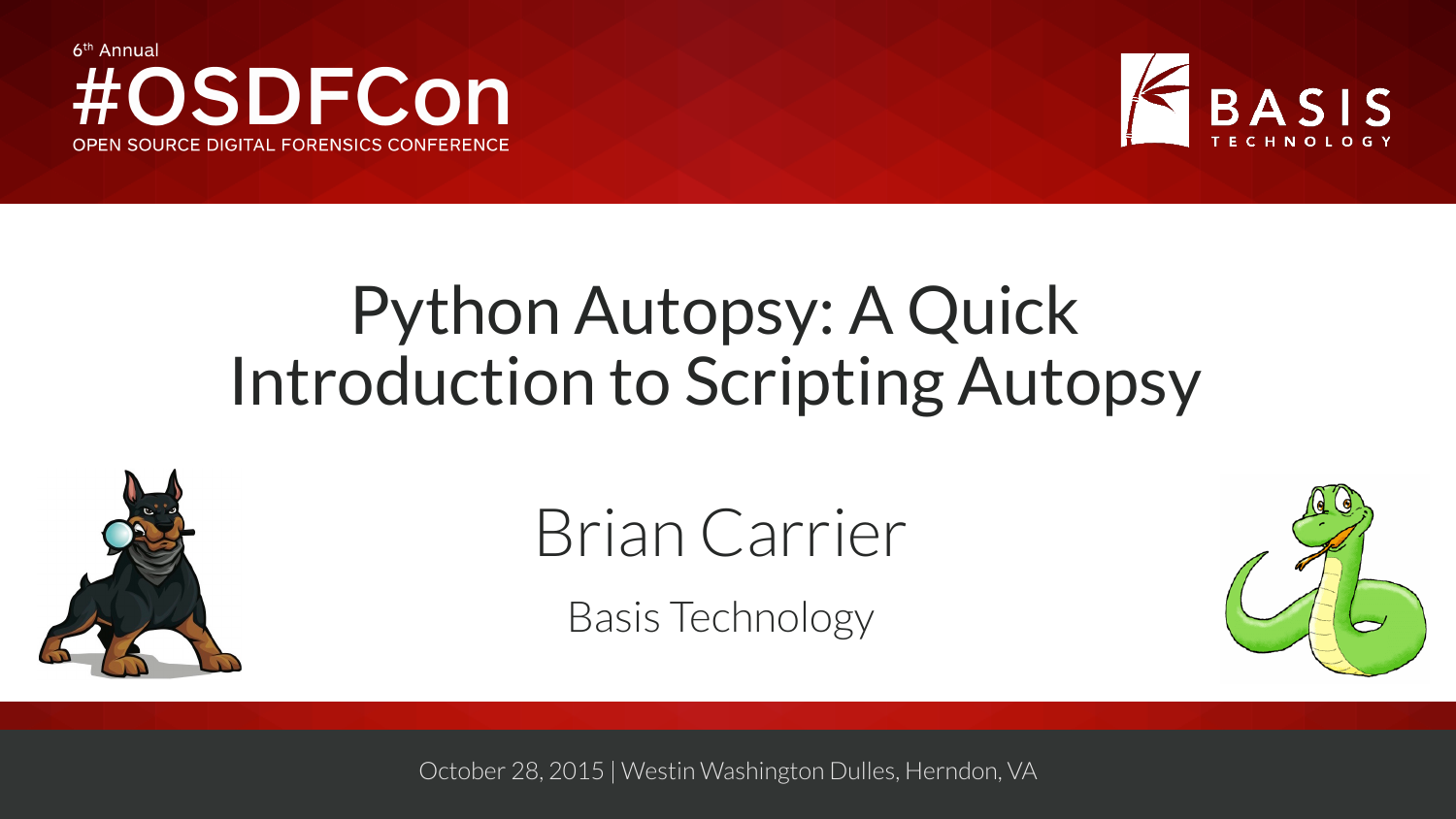## Intended Takeaways



- Python is a good language to learn.
- Autopsy is a good platform for writing Python scripts.
- You should try it. All the cool kids are doing it.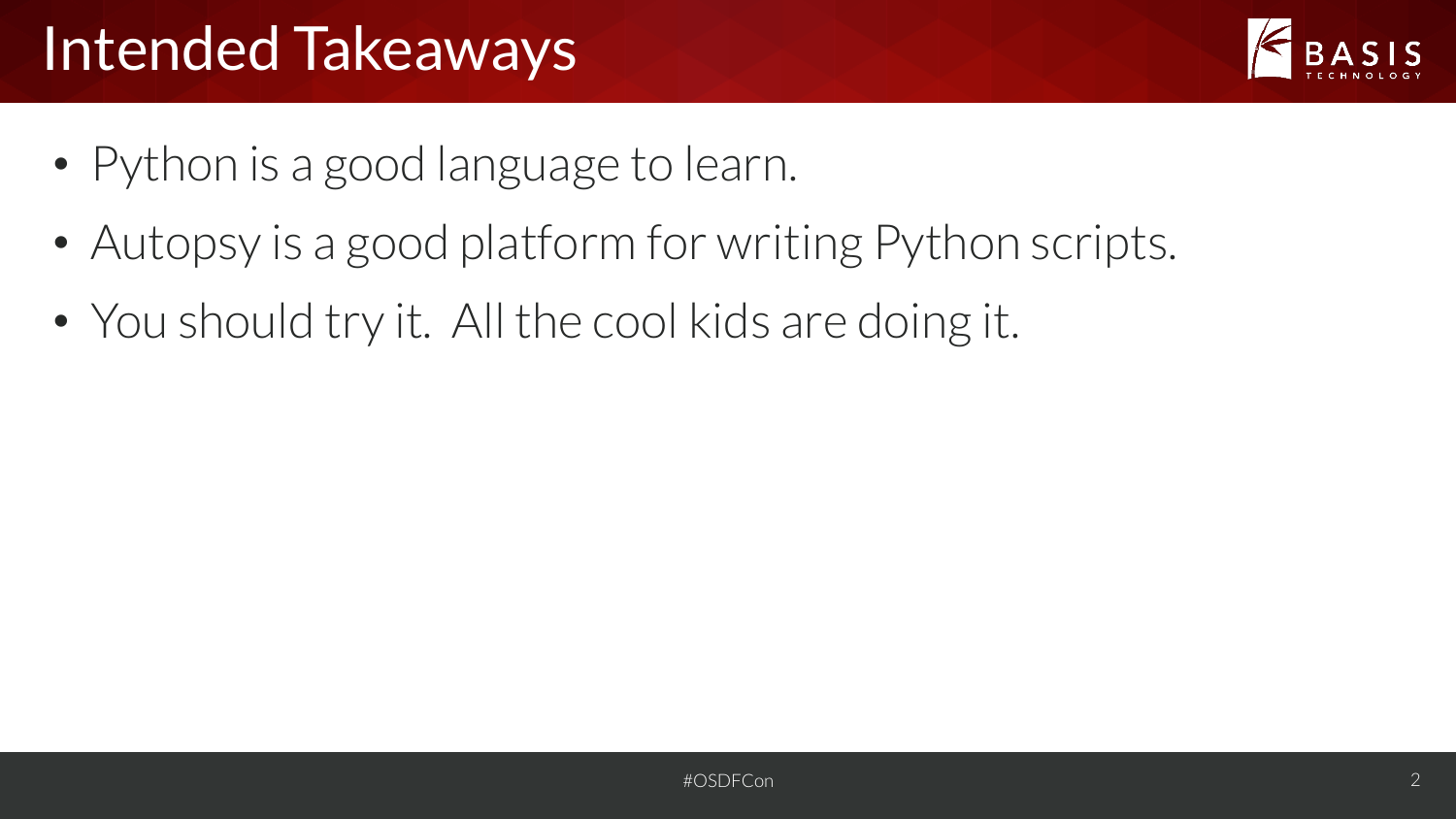# Why Did We Choose Python?

- We were visionaries
- Everyone was asking for it.
	- It's an easy language to start using.
	- Lots of other tools support it.
- It was easy for us to integrate (Jython).
- It was much easier than writing our own language!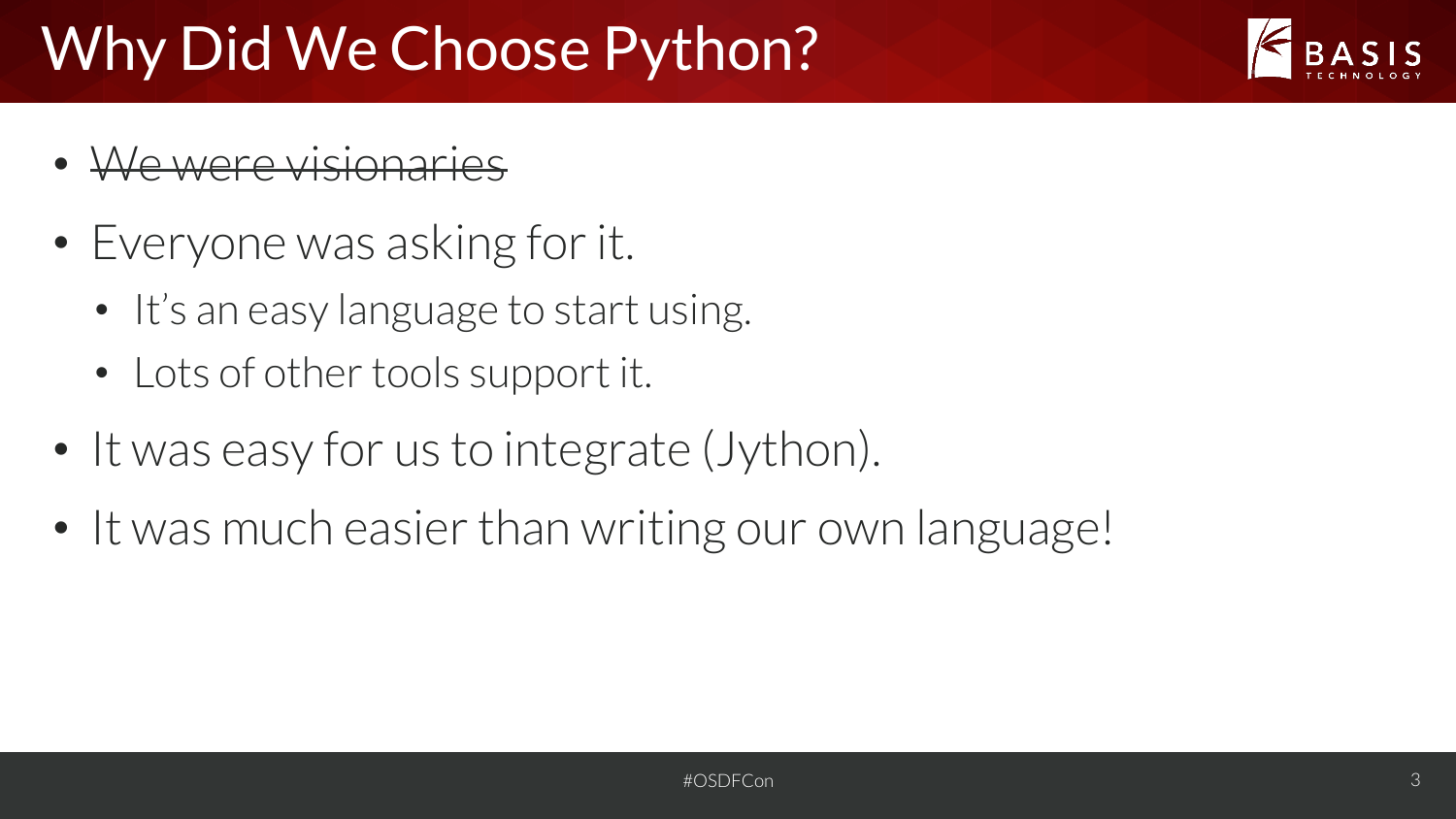# Why Should You Write For Autopsy?



- Developing forensics applications has three challenges:
	- 1. Input Types: File systems, image formats, logical files, ZIP file contents, file carving, etc.
	- 2. User Interaction: interfaces, reports, etc.
	- 3. Analytics: Finding a certain file, parsing its contents, etc.
- Autopsy takes care of #1 & #2. Allowing you to focus on #3.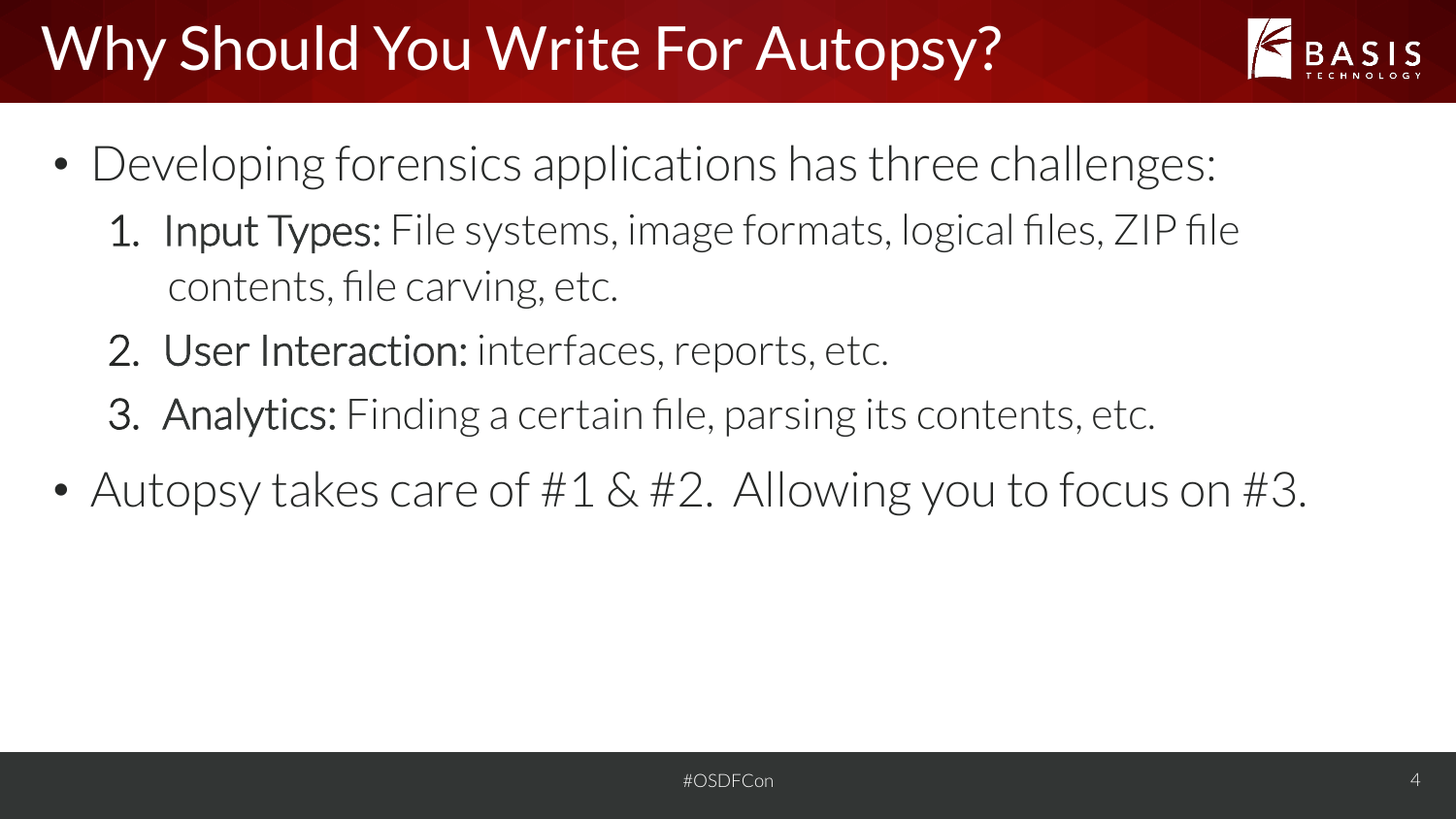

# Background: Very High-level Programming Concepts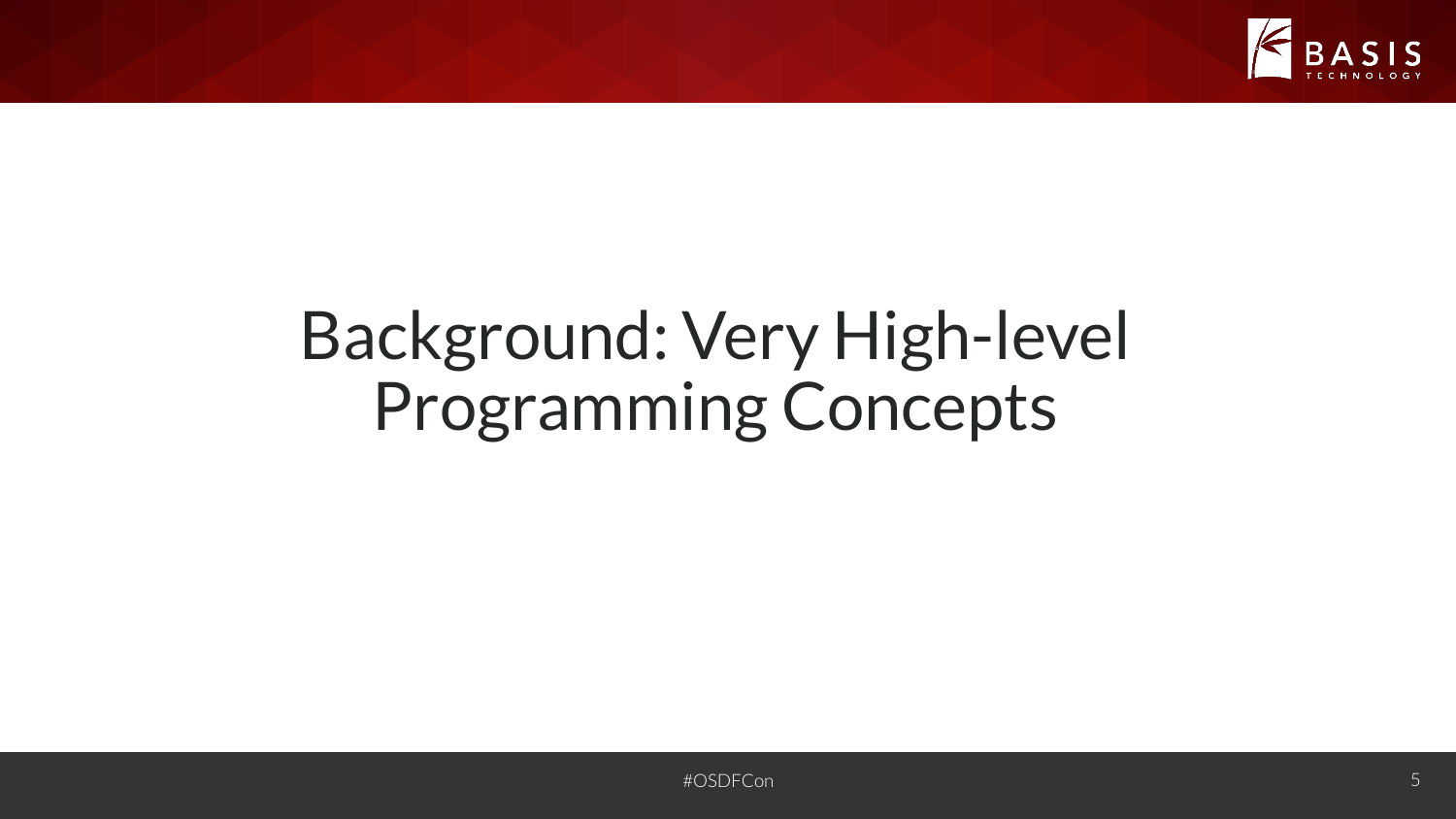# Variables and Classes

• Variable: A name for some value. Think Algebra.

 $A^2 + B^2 = C^2$ 

A, B, and C are variables.

In Python:  $fileName = "badfile.exe"$ 

- Class: A collection of data.
	- A "File" class would have data for its name, size, times etc.
	- You can get the data from the class:

 $fileName = file.getName()$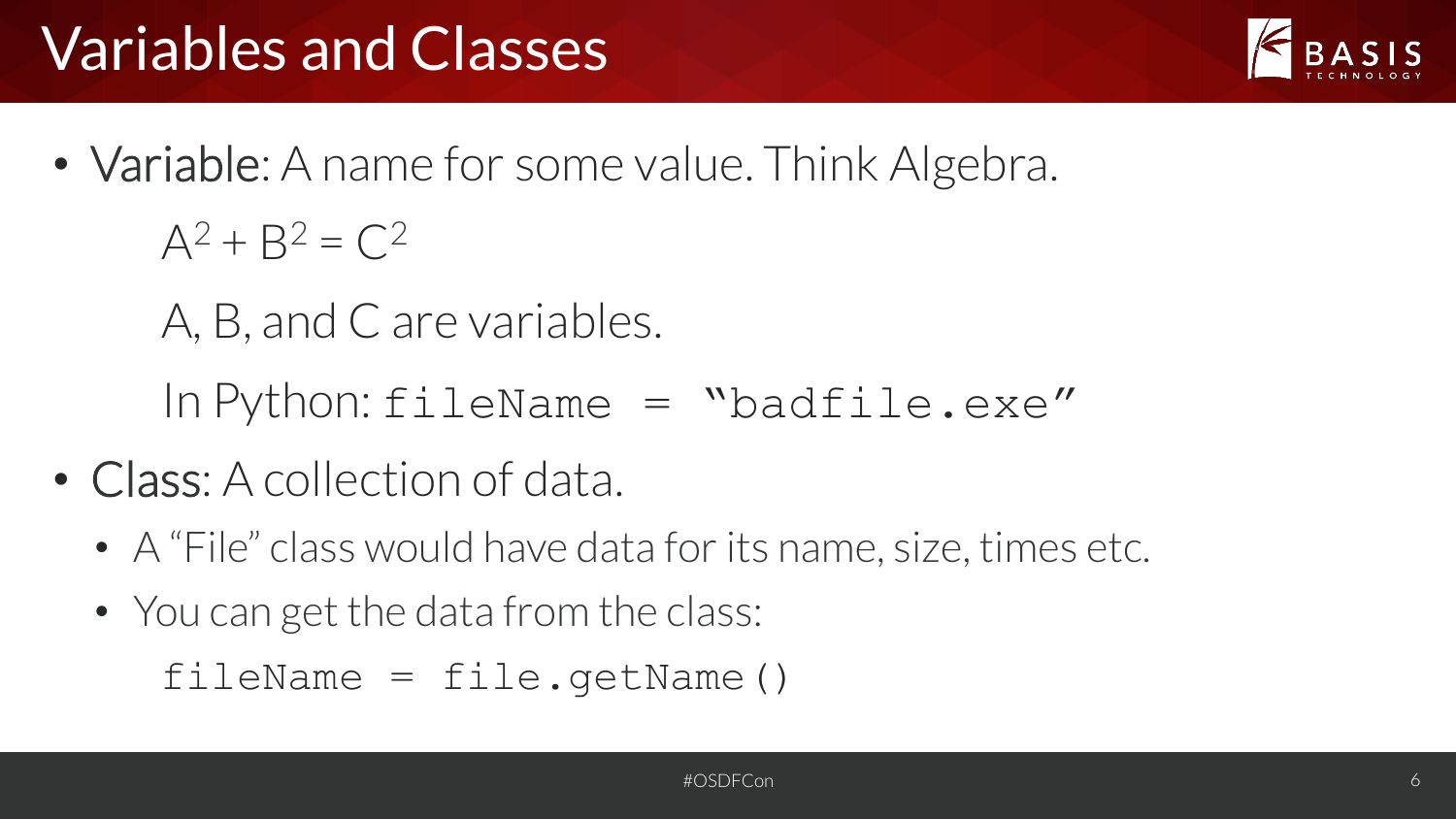#### Methods



- Method: A set of instructions with a name def openDoor(): extend arm to doorknob
	- grab doorknob with hand
	- turn doorknob clockwise
	- push door
	- let go of doorknob
- Methods can then be called in a single line: openDoor()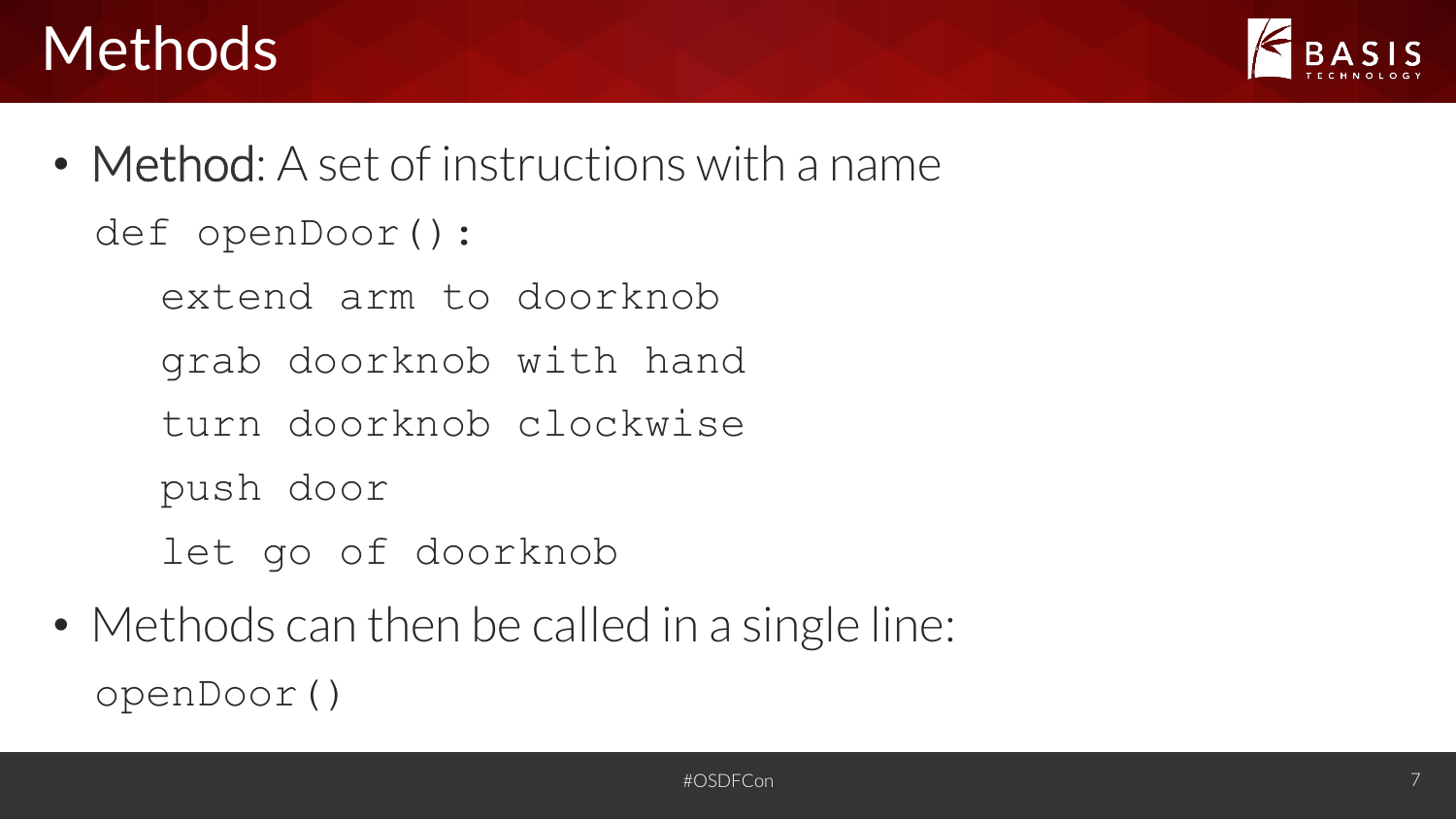

- You can pass in information to the method via an argument def openDoor(direction): extend arm to doorknob
	- grab doorknob with hand
	- turn doorknob direction
	- push door
	- let go of doorknob
- Specify the arguments in each call openDoor("clockwise") openDoor("counter clockwise")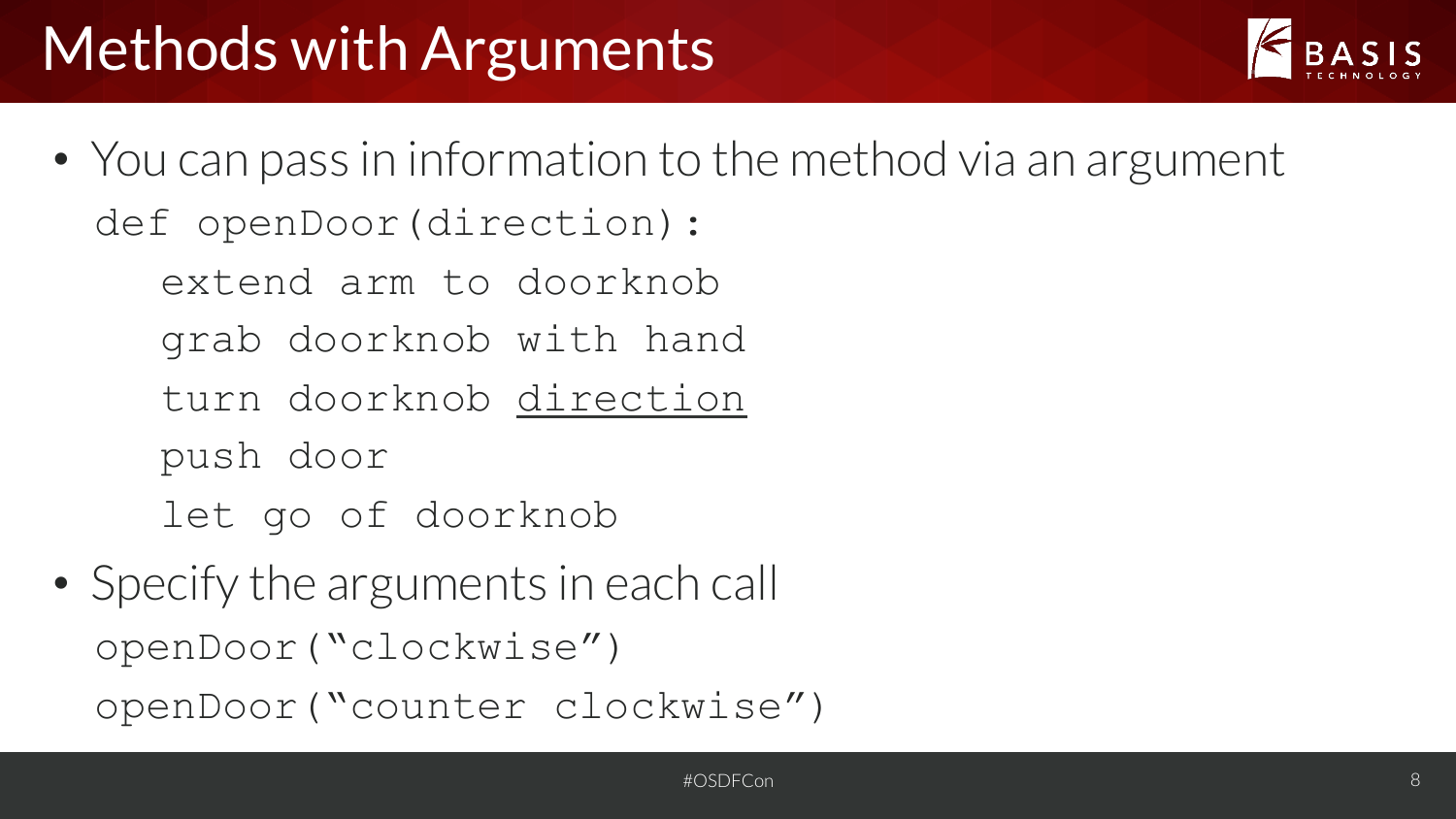

# Writing An Autopsy Module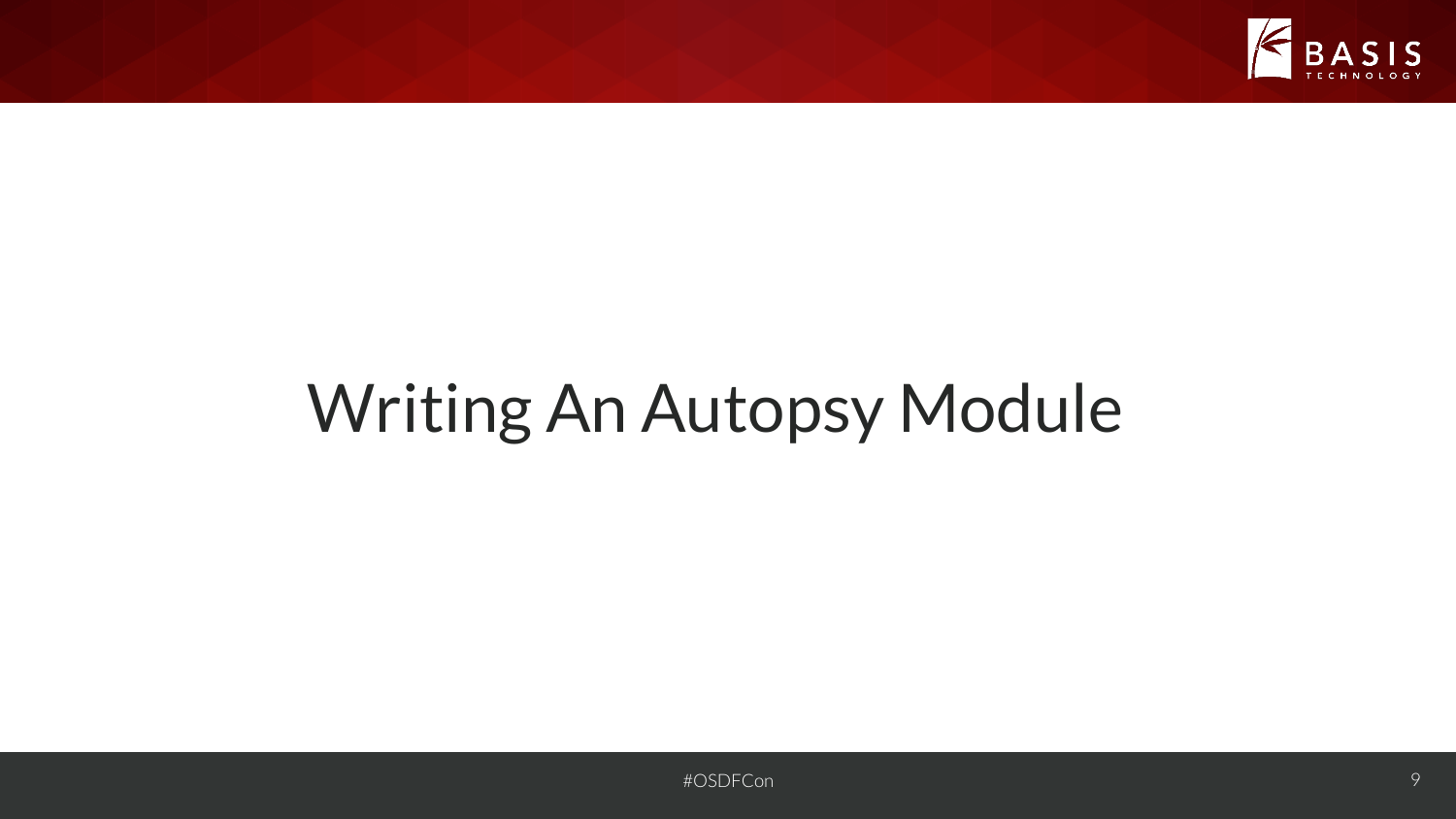## 4 Basic Steps



- 1. Pick your module type.
- 2. Find the closest Autopsy template or tutorial to copy.
- 3. Search for the word "TODO" and put in your own names, etc.
- 4. Write your analytics in the "analysis method".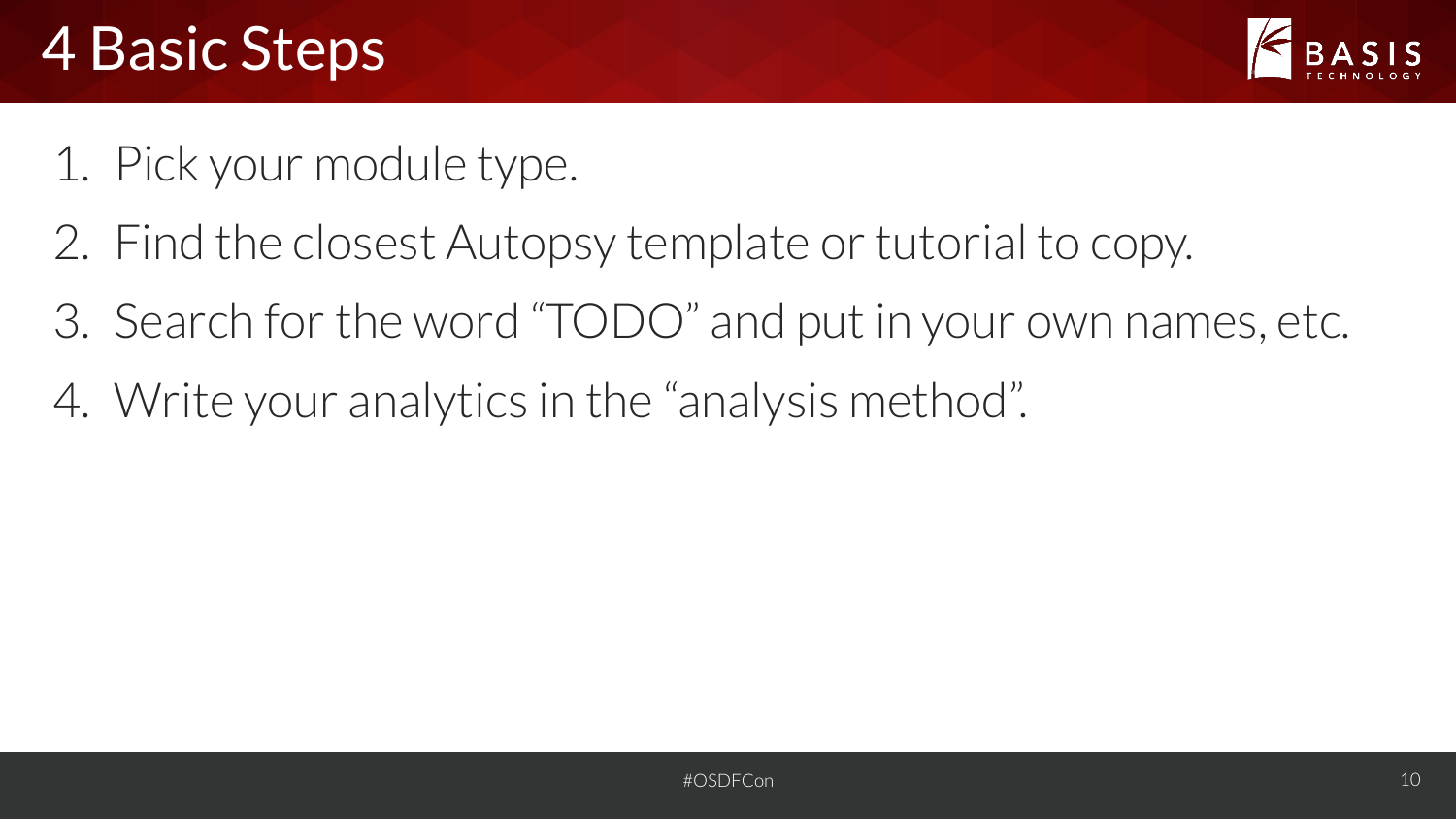# Step #1: Pick Your Module Type



- There are 8 module types in Autopsy.
- Only 3 of which can be written in Python though.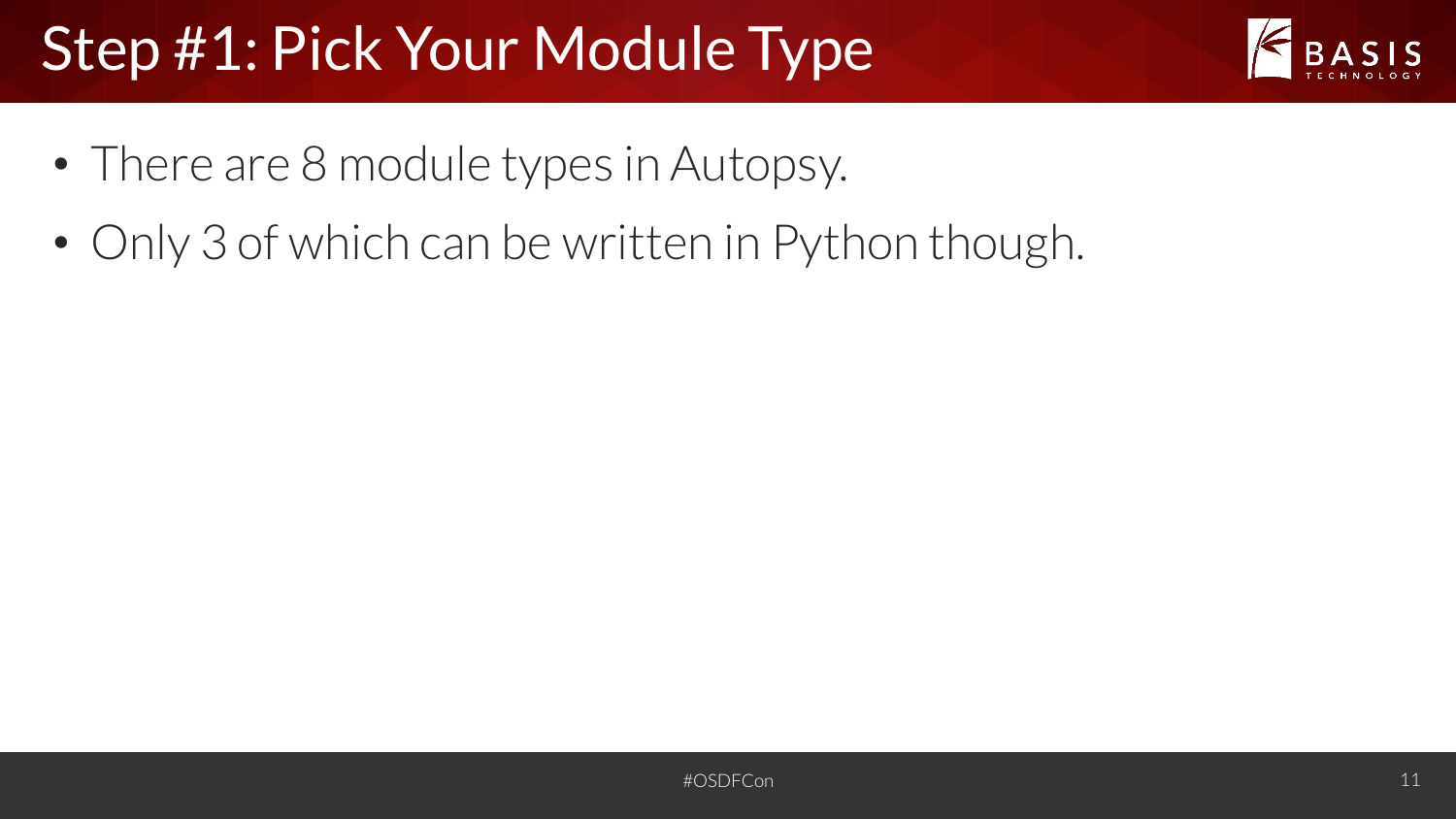## Ingest Modules



#### • Analyze content in a data source after it is added to a case.

#### **Configure Ingest Modules wizard (Step 2 of 3)**

Configure the ingest modules you would like to run on this data source.

| √<br><b>Recent Activity</b><br>Hash Lookup<br>$\overline{\mathcal{L}}$<br>File Type Identification<br>$\overline{\mathcal{L}}$<br><b>Archive Extractor</b><br>$\overline{\mathcal{J}}$<br><b>Exif Parser</b><br>ᢦ<br>Keyword Search<br><b>Email Parser</b><br>$\overline{\mathcal{L}}$<br>$\overline{\mathcal{L}}$<br><b>Extension Mismatch Detector</b><br>$\overline{\mathcal{L}}$<br>E01 Verifier<br>$\overline{\mathcal{L}}$<br>Android Analyzer<br>√<br>Interesting Files Identifier<br>$\overline{\mathcal{J}}$<br><b>PhotoRec Carver</b> | Select keyword lists to enable during ingest:<br><b>Phone Numbers</b><br><b>IP Addresses</b><br>Ξ<br><b>Email Addresses</b><br><b>URLs</b><br>Scripts enabled for string extraction from unknown file types:<br>Latin - Basic<br>Encodings: UTF8, UTF16 |
|-------------------------------------------------------------------------------------------------------------------------------------------------------------------------------------------------------------------------------------------------------------------------------------------------------------------------------------------------------------------------------------------------------------------------------------------------------------------------------------------------------------------------------------------------|---------------------------------------------------------------------------------------------------------------------------------------------------------------------------------------------------------------------------------------------------------|
| <b>V</b> Process Unallocated Space                                                                                                                                                                                                                                                                                                                                                                                                                                                                                                              | Advanced<br>Performs file indexing and periodic sear                                                                                                                                                                                                    |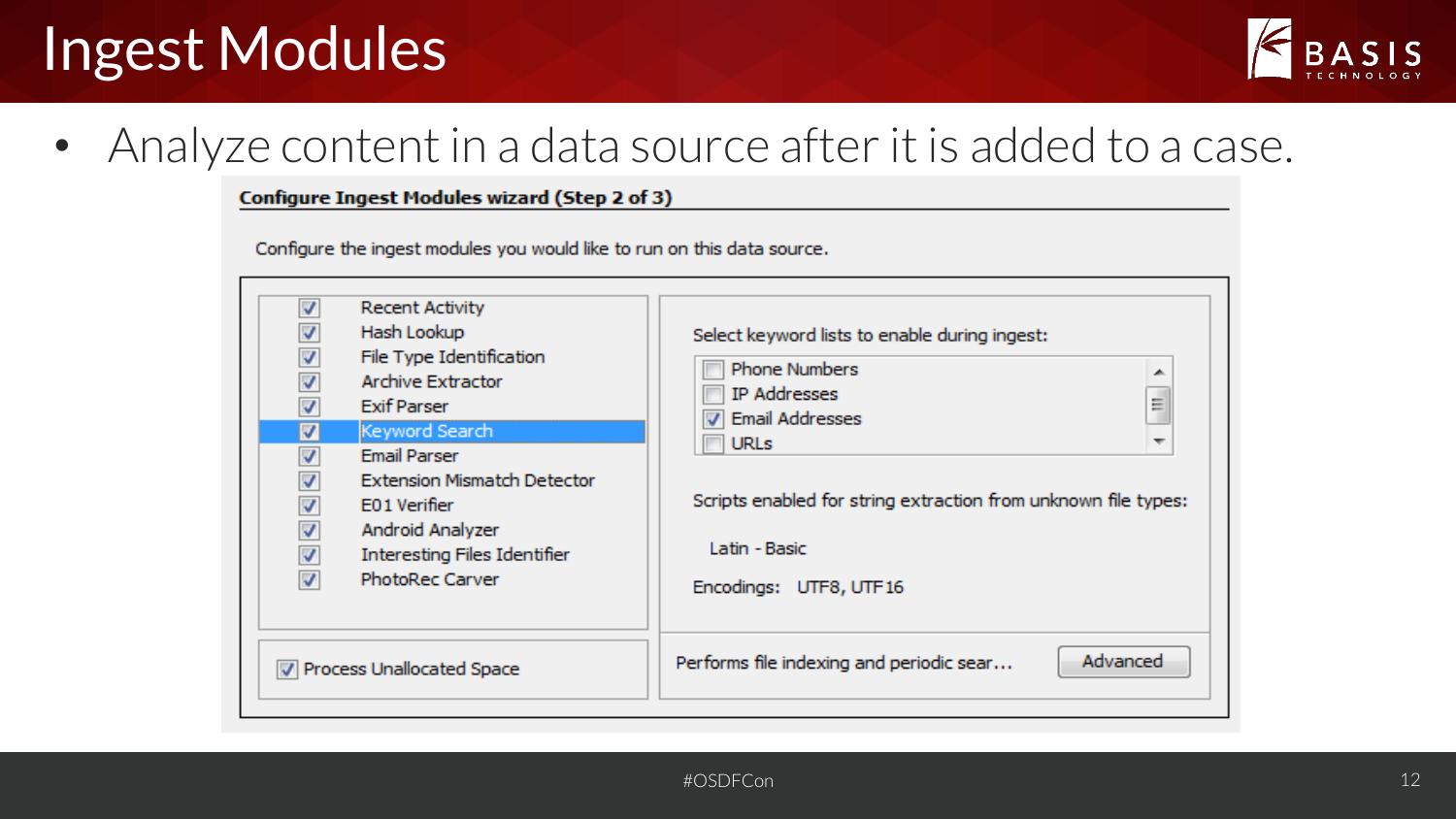## Types of Ingest Modules





Data Source Ingest Modules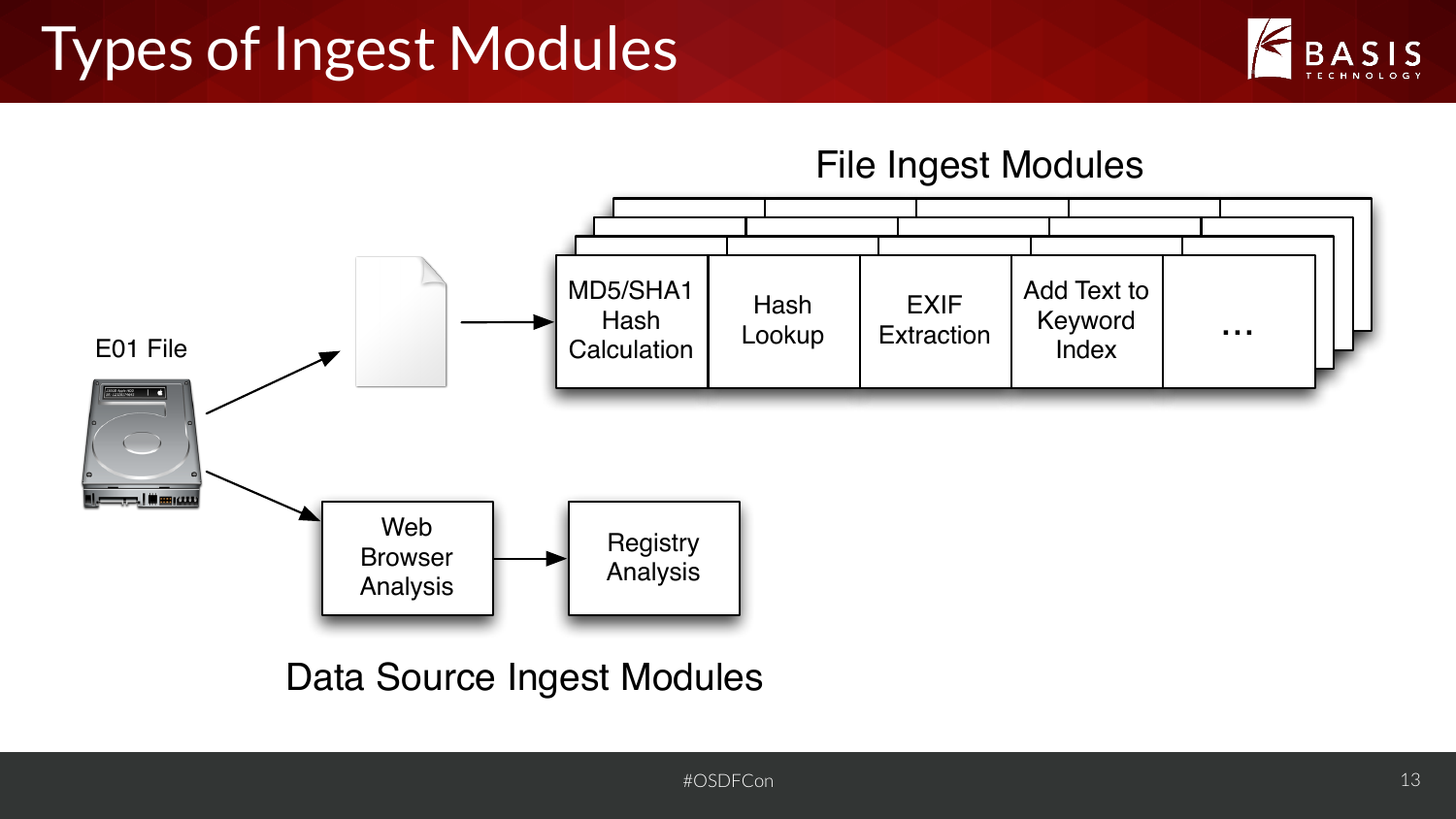### Report Modules



• Run after all analysis is complete to create an output report.

| à.                                                                                                                                                                                                                   | Generate Report                                                                                               | $\pmb{\times}$ |
|----------------------------------------------------------------------------------------------------------------------------------------------------------------------------------------------------------------------|---------------------------------------------------------------------------------------------------------------|----------------|
| <b>Select and Configure Report Modules</b><br><b>Report Modules:</b><br>Results - HTML<br>Results - Excel<br>◯ Files - Text<br>◯ Google Earth/KML<br>$\bigcirc$ stix<br>Sample Jython Report Module<br>TSK Body File | A report about results and tagged items in HTML format.<br>This report will be configured on the next screen. |                |
|                                                                                                                                                                                                                      | $<$ Back<br>Finish<br>Help<br>Next ><br>Cancel                                                                |                |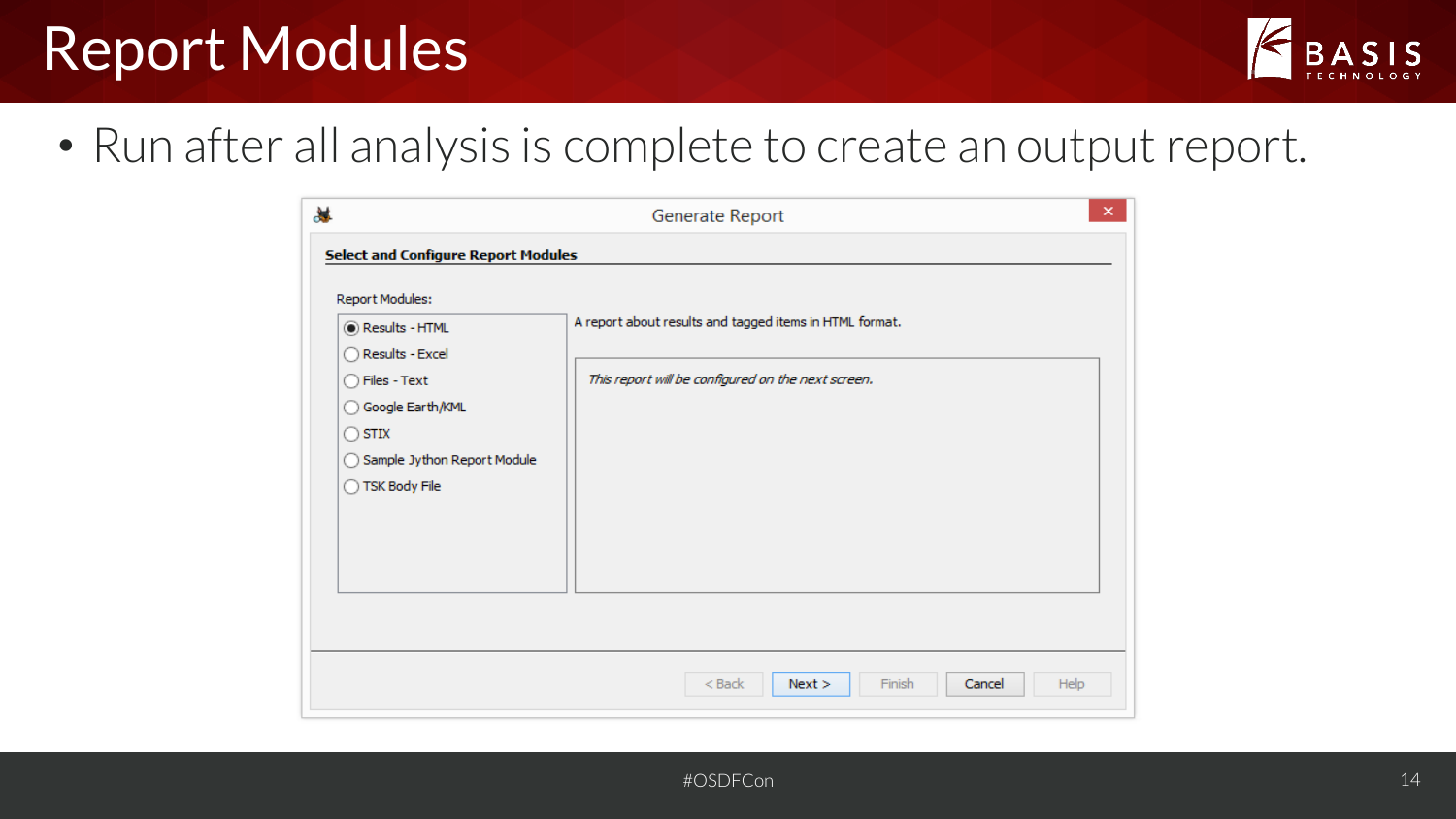# Summary of Python Module Options



- Pick the type based on your analysis needs.
- Do you need to see every file?
- Do you know the name of the files you want?
- Do you want to run after everything has been run?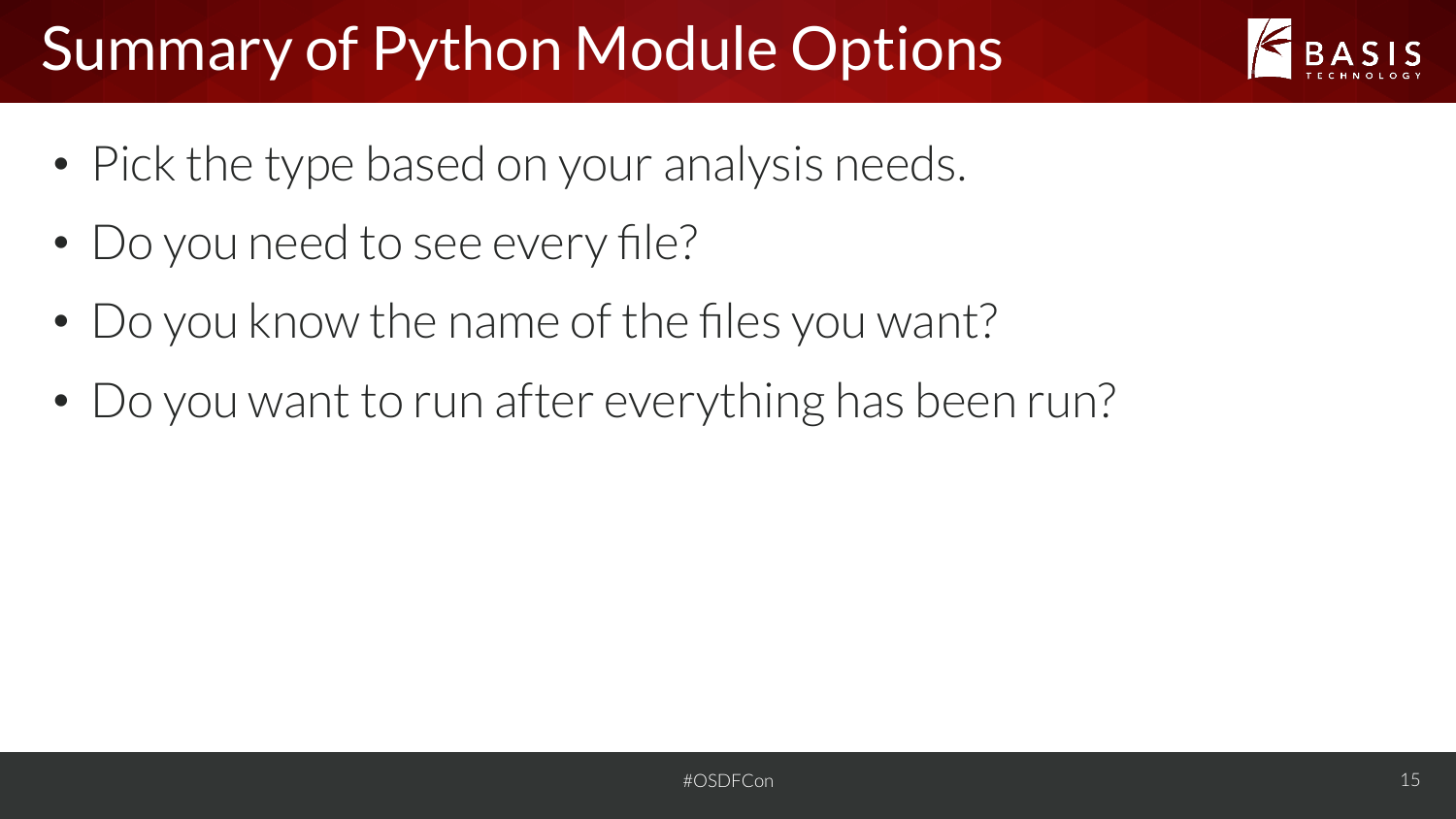# Step #2: Find Something to Borrow

- Find the closest tutorial:
	- File Ingest Module: Flag files based on size.
	- Data Source Ingest Modules:
		- Find SQLite databases and parse them.
		- Run a command line tool on a disk image.
	- Report Module: Create CSV report.
- Review code in the templates on github: https://github.com/sleuthkit/autopsy/tree/develop/pythonExamples

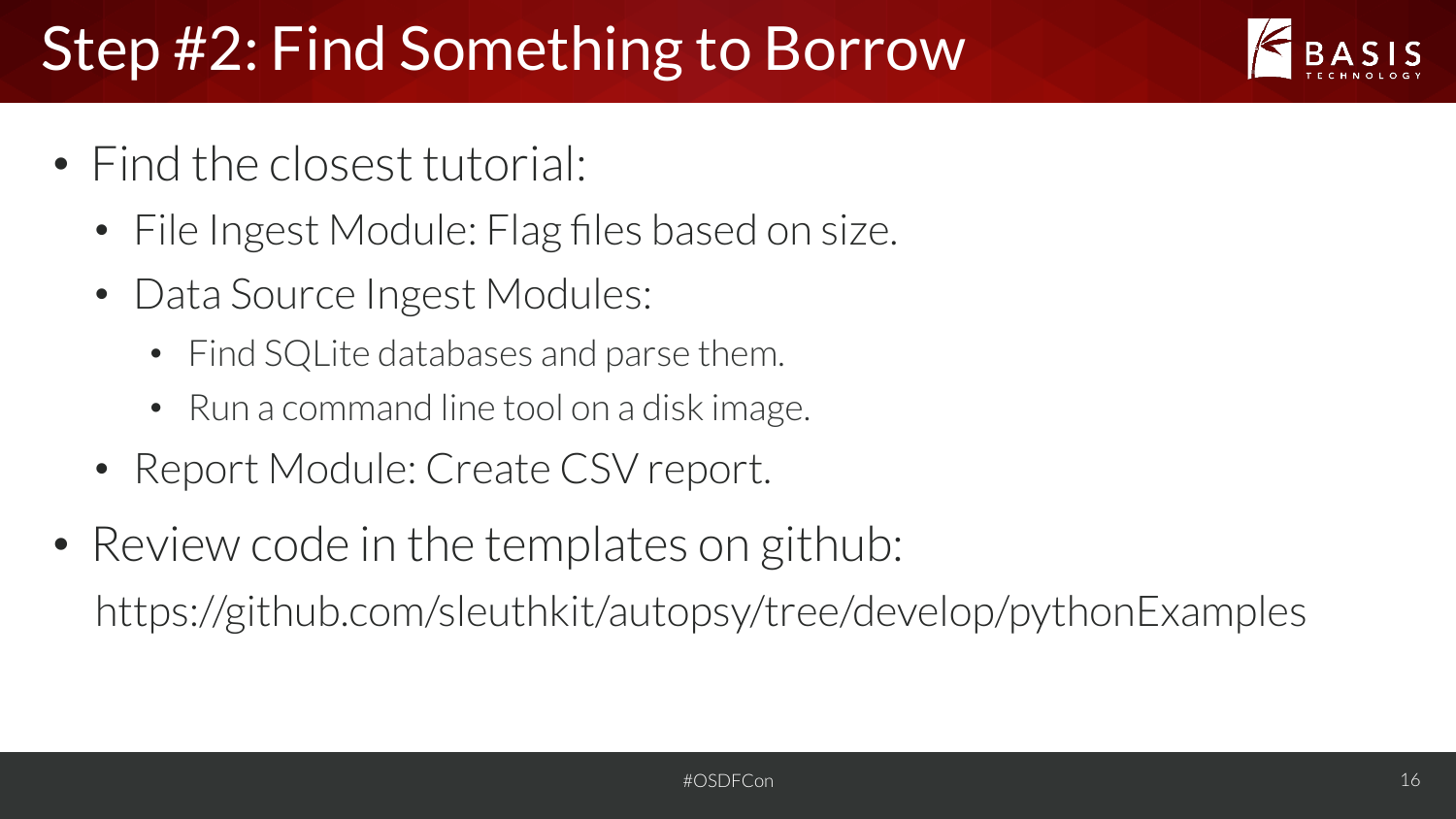## Step #3: Search for "TODO"



Adapt the templates to you

# TODO: give it a unique name. Will be shown in module list moduleName = "Sample File Ingest Module"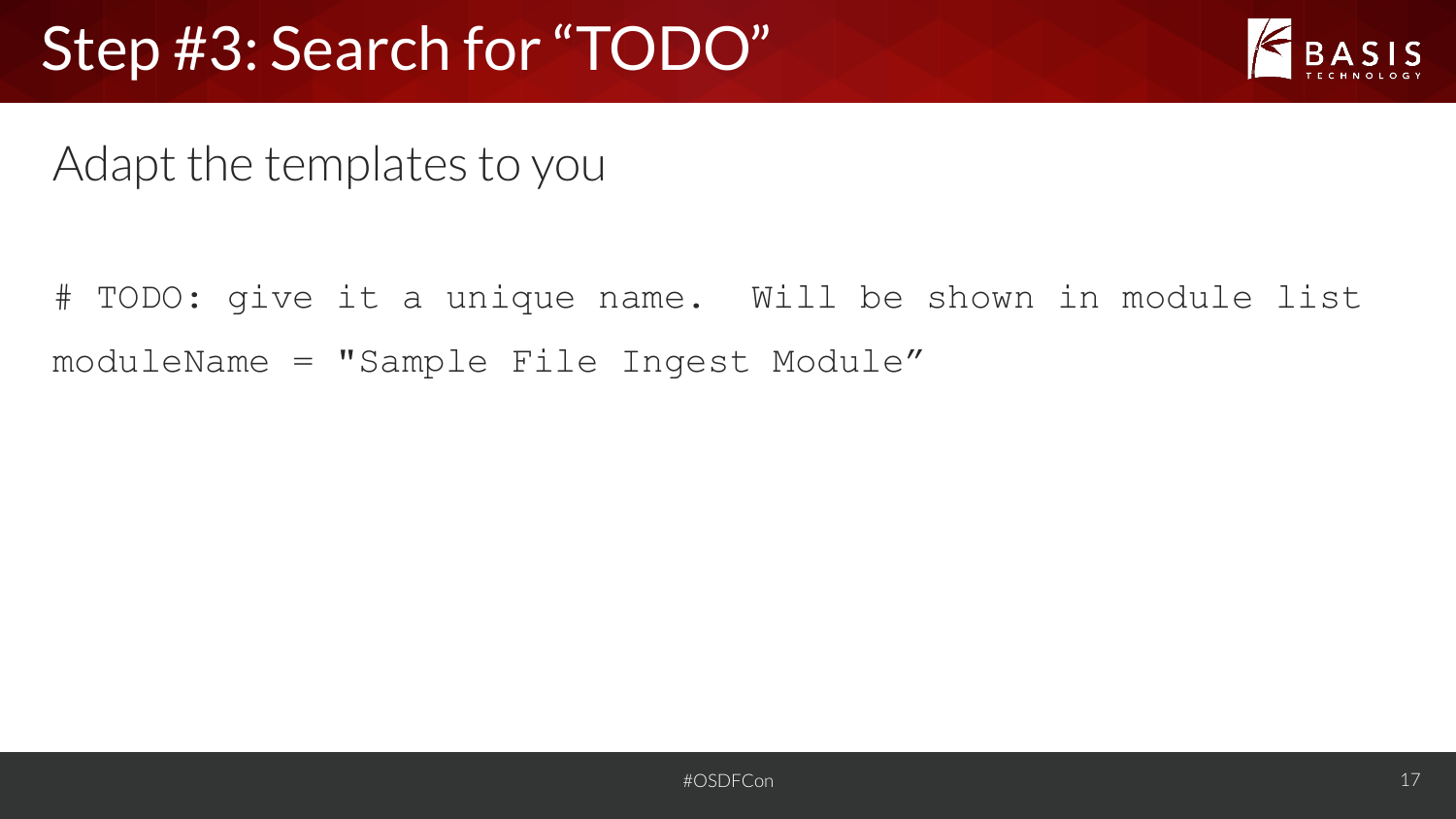# Step #4: Write the "Analysis Method"

- 
- Each module type has a method that does the analytics.
- For example, File Ingest Modules have a method named "process" that is passed in a file to analyze.

def process(self, file):

- It is defined in the template you copied.
- You write the steps in the method to do whatever you want.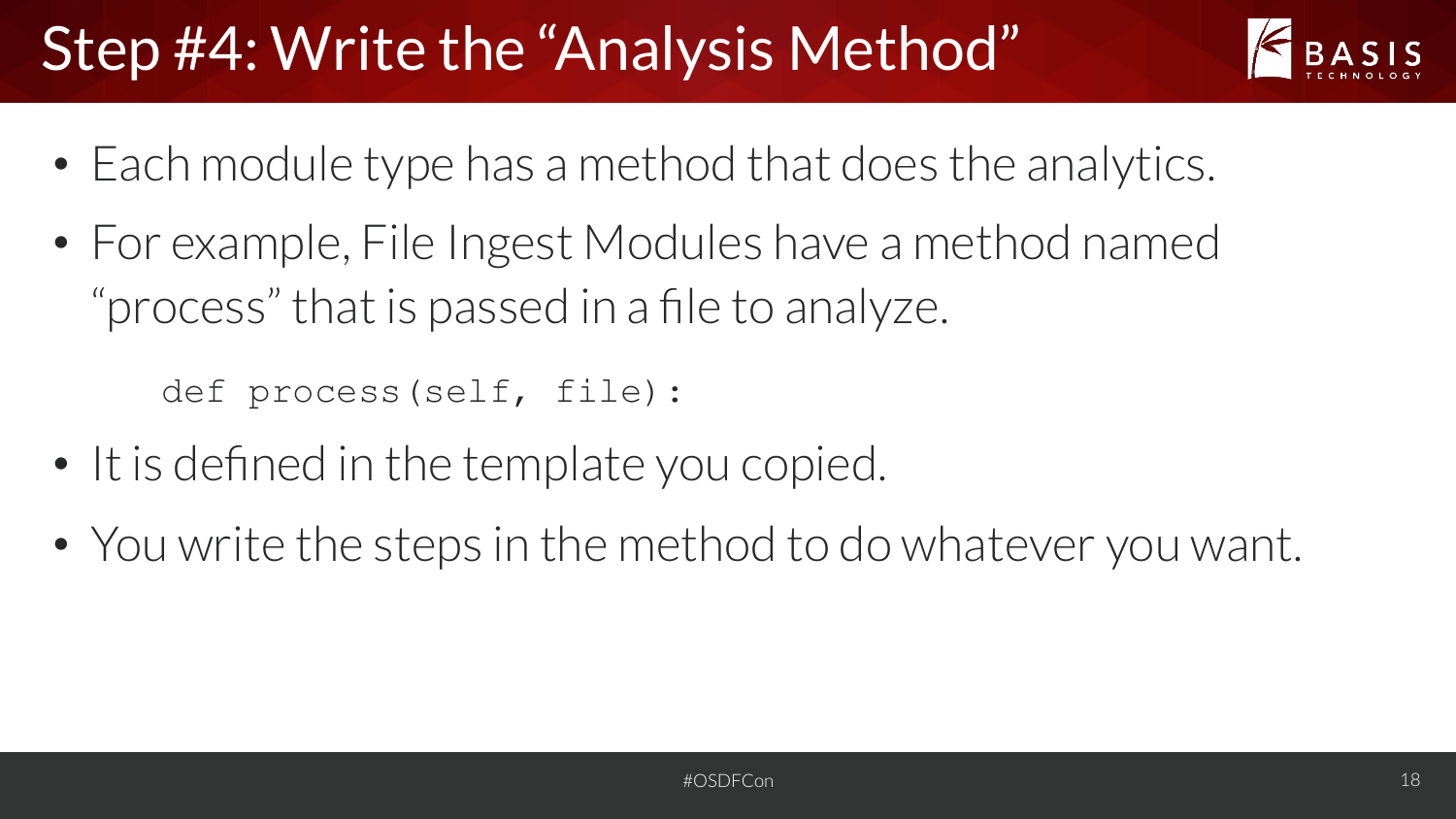# Step #4: Publish to User



- You need to get your results to the user somehow.
- Two common ways:
	- 1. Lazy: Save output to a file and add file as a "Report".
	- 2. Better: Create an artifact and post it to the blackboard.
		- ARTIFACT: WEB BOOKMARK
			- URL: http://www.sleuthkit.org/
			- DATE: October 28, 2015
- Artifacts and reports are both shown in the tree.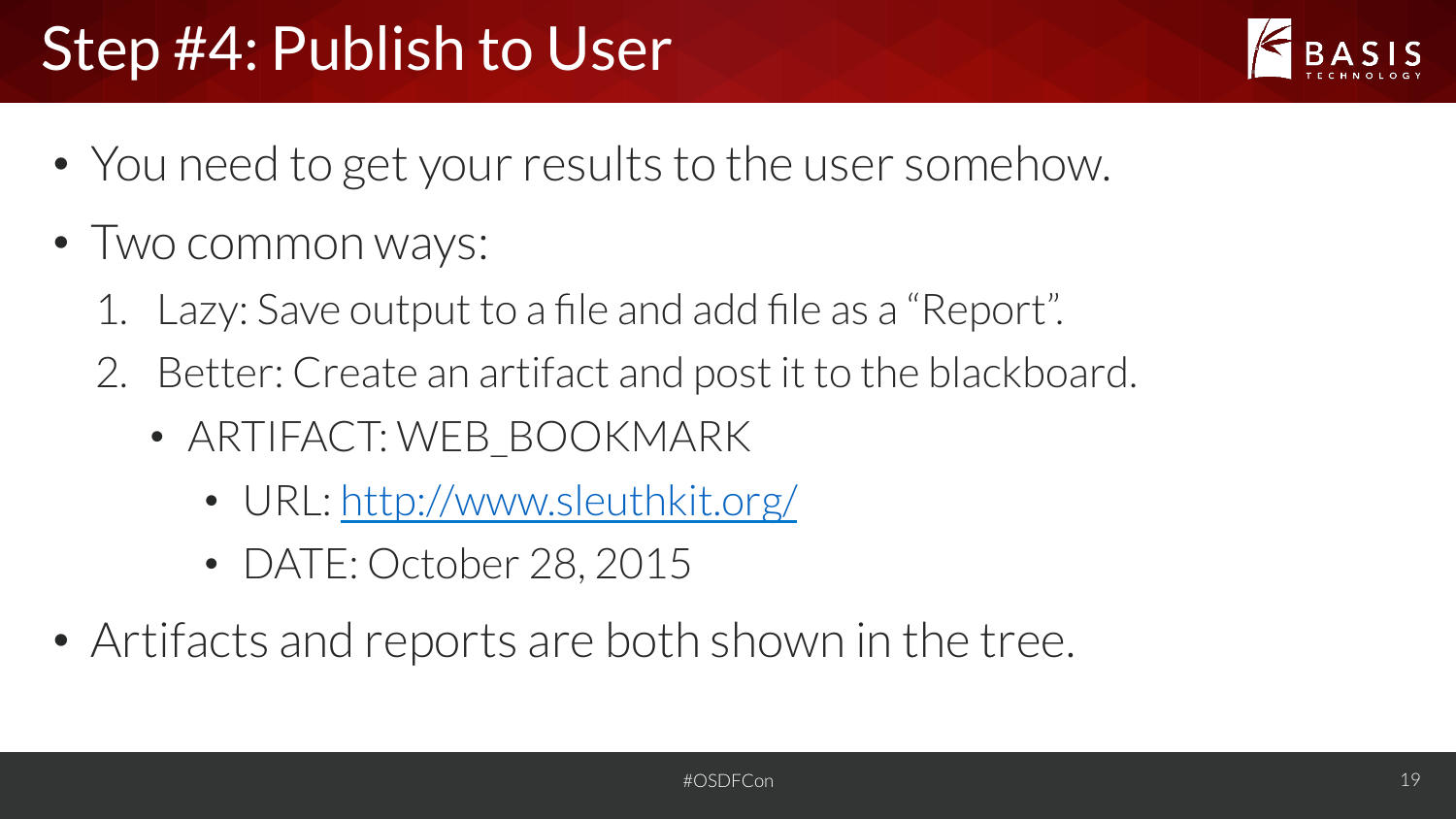## Seeing The Results





| Directory Listing                      |                                                                                    |
|----------------------------------------|------------------------------------------------------------------------------------|
| Table<br><b>Thumbnail</b>              |                                                                                    |
| Source Module Name                     | Report Name                                                                        |
| <b>IT WAS ARRESTED FOR THE WAY </b>    | i sagi sippat yinig _sp. apa i sa taakki ji sing alasan na sa ana alasan gayangaya |
| <b>RecentActivity</b>                  | RegRipper /img_xp-sp3-v3.001/vol_vol2/Documents and Settings/Jo                    |
| RecentActivity                         | RegRipper /img_xp-sp3-v3.001/vol_vol2/Documents and Settings/Loc                   |
| RecentActivity                         | RegRipper /img_xp-sp3-v3.001/vol_vol2/Documents and Settings/Ne                    |
| RecentActivity                         | RegRipper /img_xp-sp3-v3.001/vol_vol2/Documents and Settings/Pet                   |
| RecentActivity                         | RegRipper /img_xp-sp3-v3.001/vol_vol2/WINDOWS/repair/ntuser.dat                    |
| RecentActivity                         | RegRipper /img_xp-sp3-v3.001/vol_vol2/WINDOWS/system32/config                      |
| RecentActivity                         | RegRipper /img_xp-sp3-v3.001/vol_vol2/WINDOWS/system32/config                      |
| <b>In</b> RecentActivity               | RegRipper /img_xp-sp3-v3.001/vol_vol2/WINDOWS/system32/config                      |
| Hex<br>File Metadata<br><b>Strings</b> | Results  <br>Indexed Text   Media                                                  |

#### #OSDFCon 20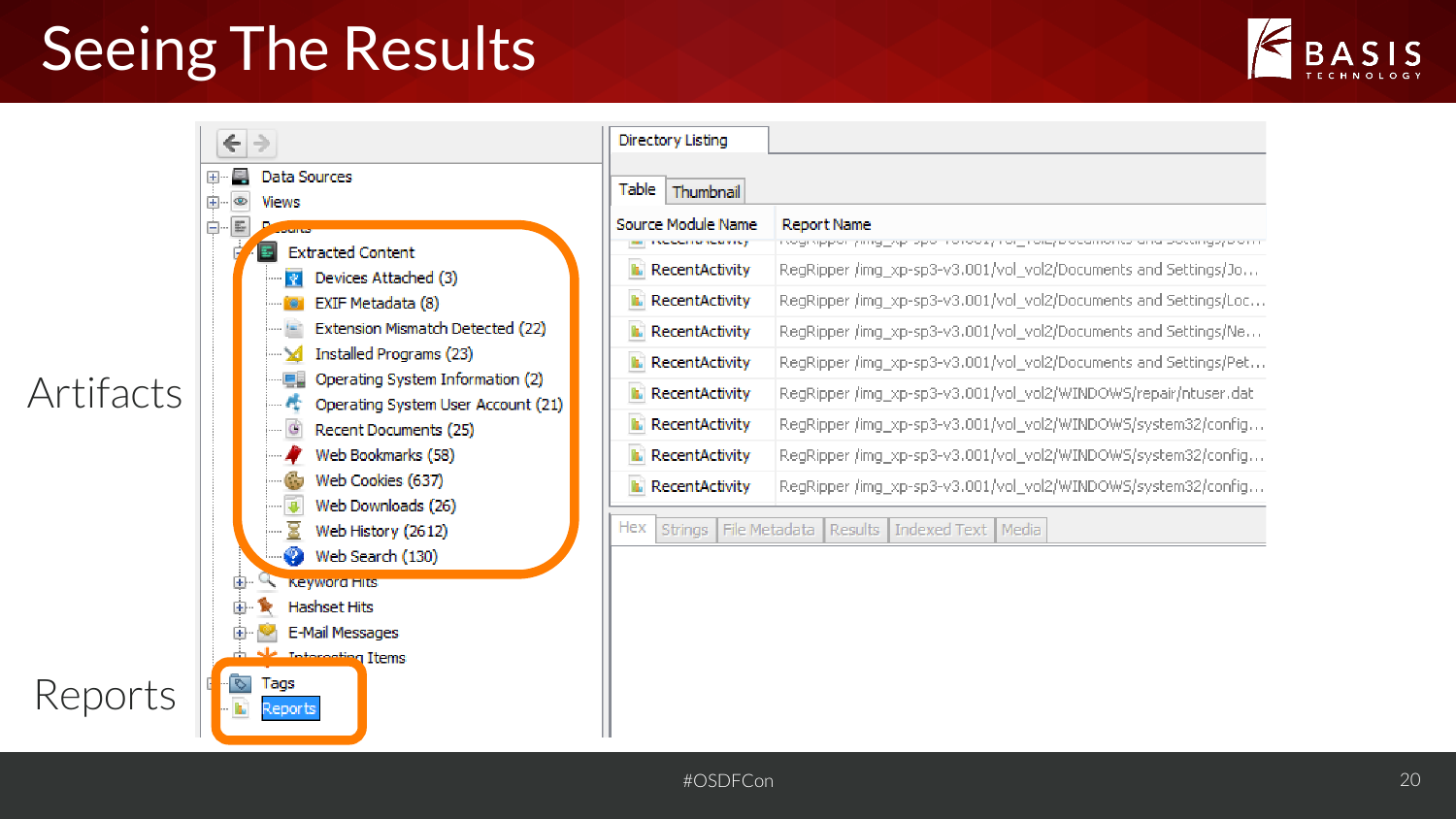# Example: Find big and round files



- July '15 Tutorial on www.basistech.com
- Big and round files:
	- Bigger than 10MB and multiple of 4096 bytes
	- Could be encrypted volumes
- Step #1: Pick the type
	- We want to look at all files, even ZIP file contents.
	- File Ingest Module.
- Steps #2 and #3: Copy the file ingest template and update its name, etc.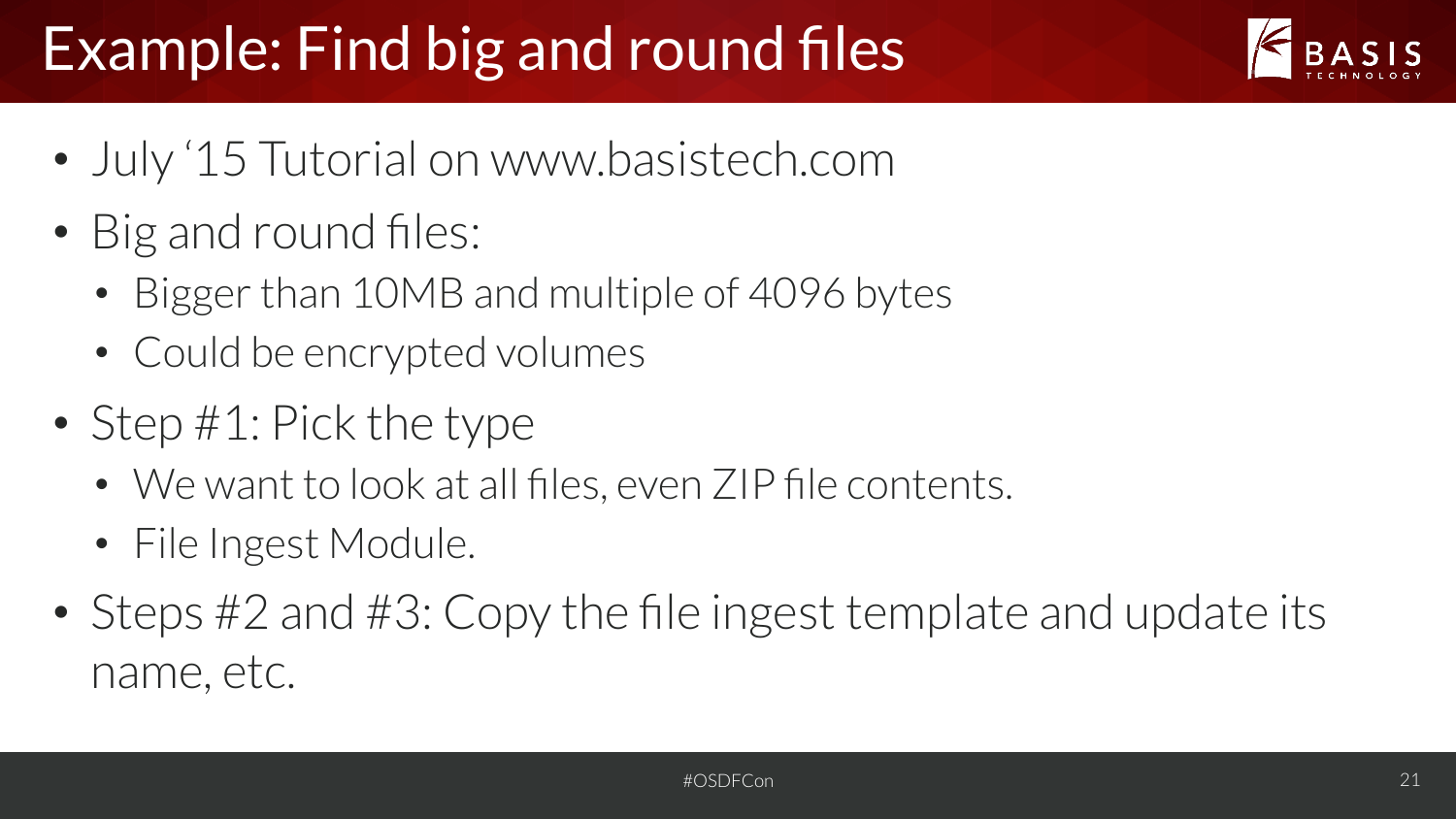# Find big and round files (contd.)

- Step #4: Write the analysis logic:
	- Check the size of each file
	- If it is big and round, flag it
- Recall that file-level Ingest Modules are passed in a file: def process(self, file):
- We check the size of the file:
- if ((file.getSize() > 10000000) and ((file.getSize()  $% = 0$ ) :

```
 # YEA!!!, do something with it
```
else: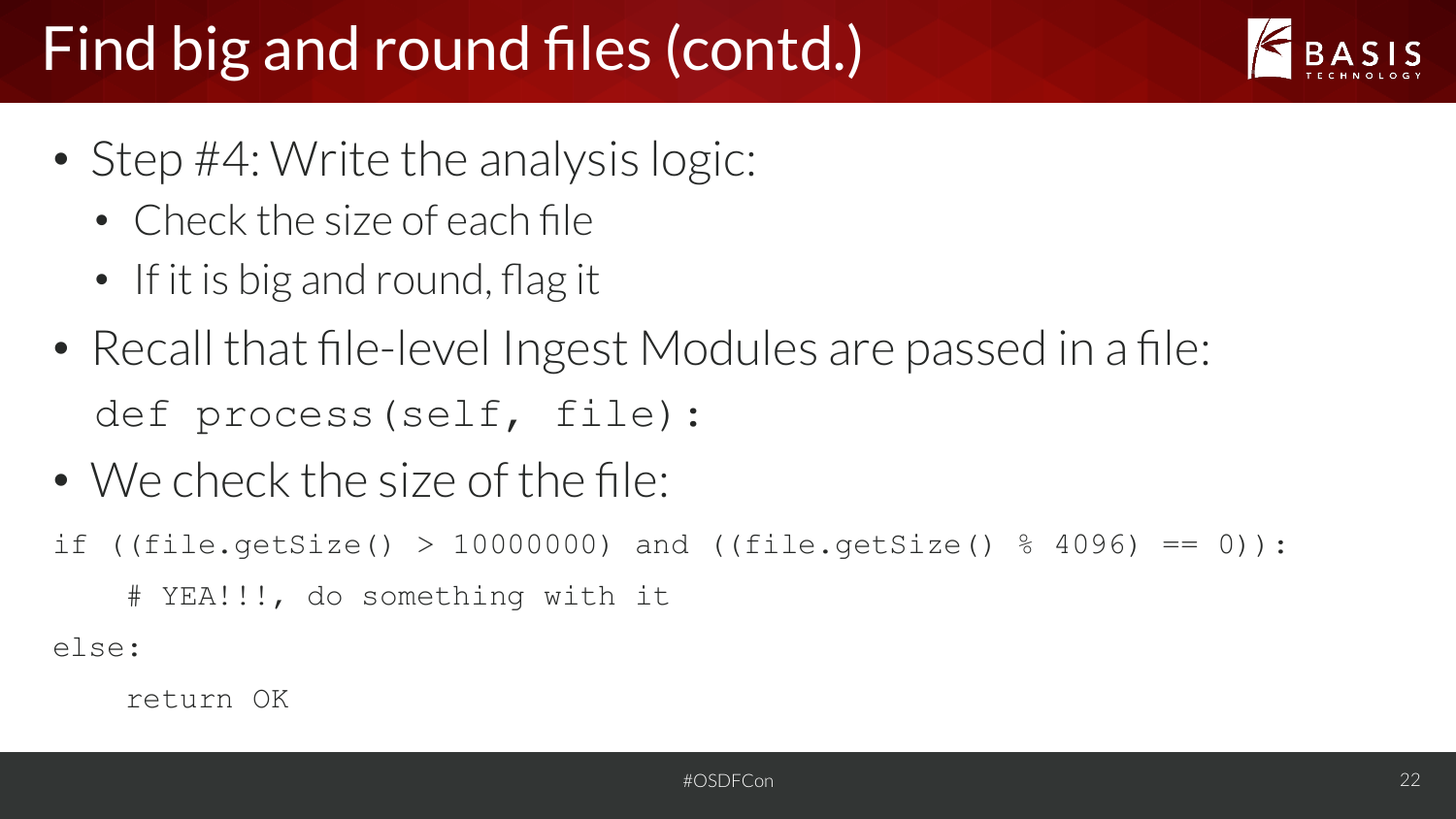

- We're going to make an "Interesting File" artifact
- art = file.newArtifact(TSK INTERESTING FILE HIT)
- att = BlackboardAttribute(TSK SET NAME, "Big and Round Files")
- art.addAttribute(att)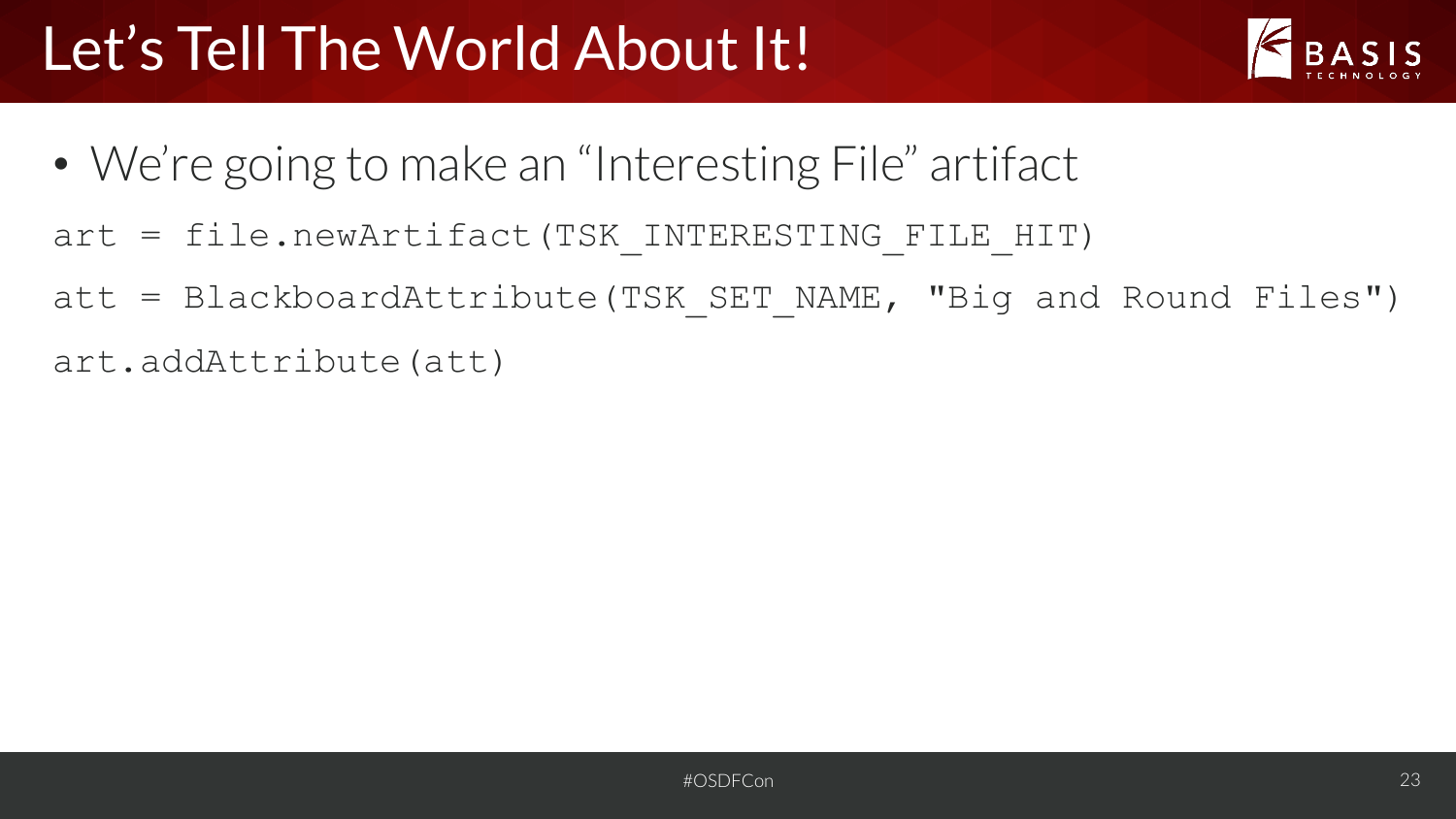

def process(self, file):

```
if ((file.getSize() > 10000000) and ((file.getSize() % = 0) :
   art = file.newArtifact(TSK INTERESTING FILE HIT)
   att = BlackboardAttribute(TSK SET NAME, "Big and Round Files")
    art.addAttribute(att) 
return OK
```
- This will find files in all file systems, compound files, carved files, etc.
- This provides easy feedback to the user.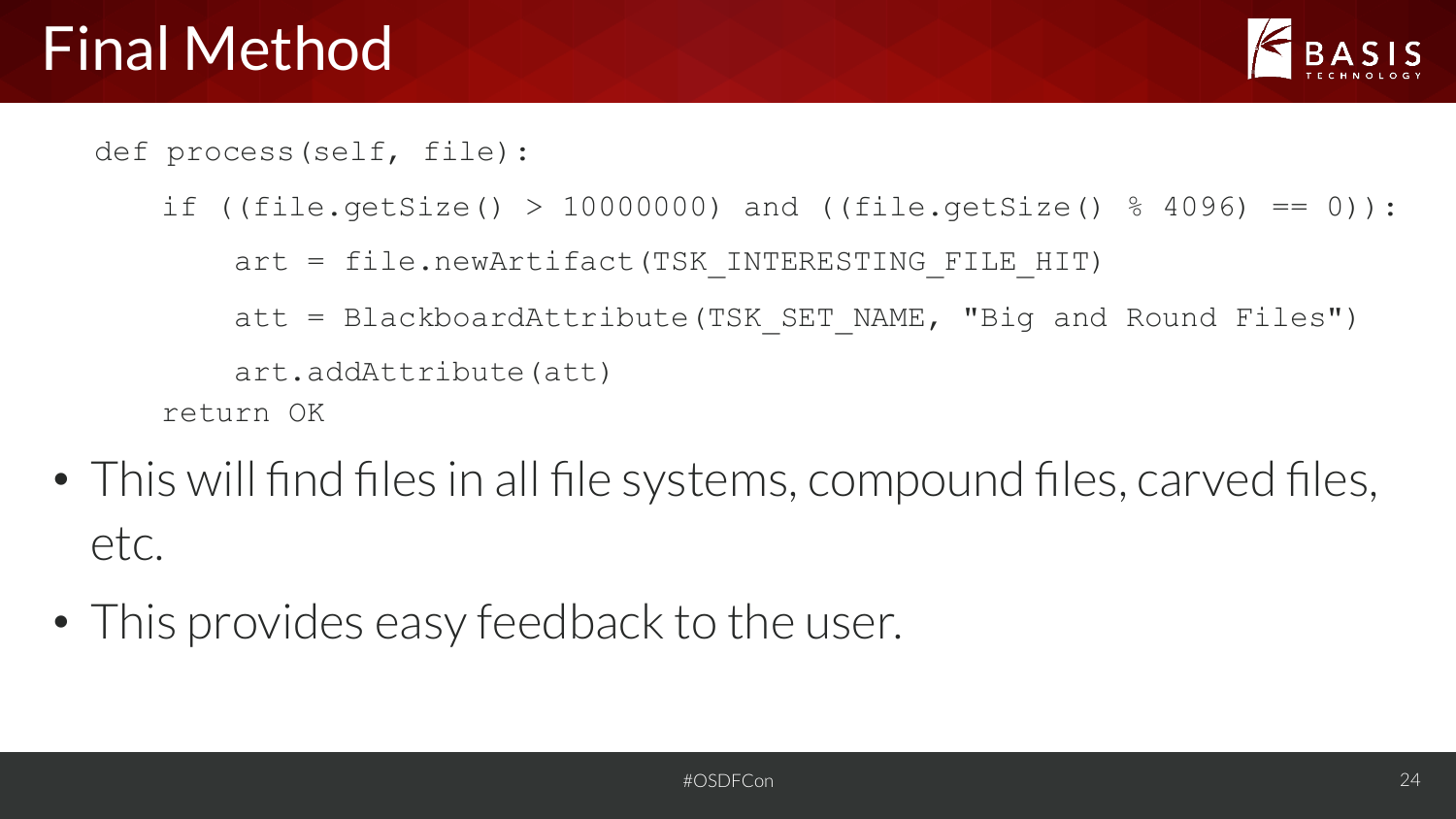### How the User Uses It



|        | ×<br>Ingest Modules                                                                                                                                                                                                                                                                                                          |          |  |
|--------|------------------------------------------------------------------------------------------------------------------------------------------------------------------------------------------------------------------------------------------------------------------------------------------------------------------------------|----------|--|
| ų<br>G | ⊽<br><b>Recent Activity</b><br>Hash Lookup<br>⊽<br>File Type Identification<br>⊽<br>⊽<br><b>Embedded File Extractor</b><br>⊽<br><b>Exif Parser</b><br>⊽<br>Keyword Search<br>⊽<br>Email Parser<br>⊽<br><b>Extension Mismatch Detector</b><br>⊽<br>E01 Verifier<br>Android Analyzer<br>⊽<br>Interesting Files Identifier<br>▽ |          |  |
|        | Big and Round File Finder<br>☑<br>Select All<br>Deselect All<br>√ Process Unallocated Space<br>Close<br><b>Start</b>                                                                                                                                                                                                         | Advanced |  |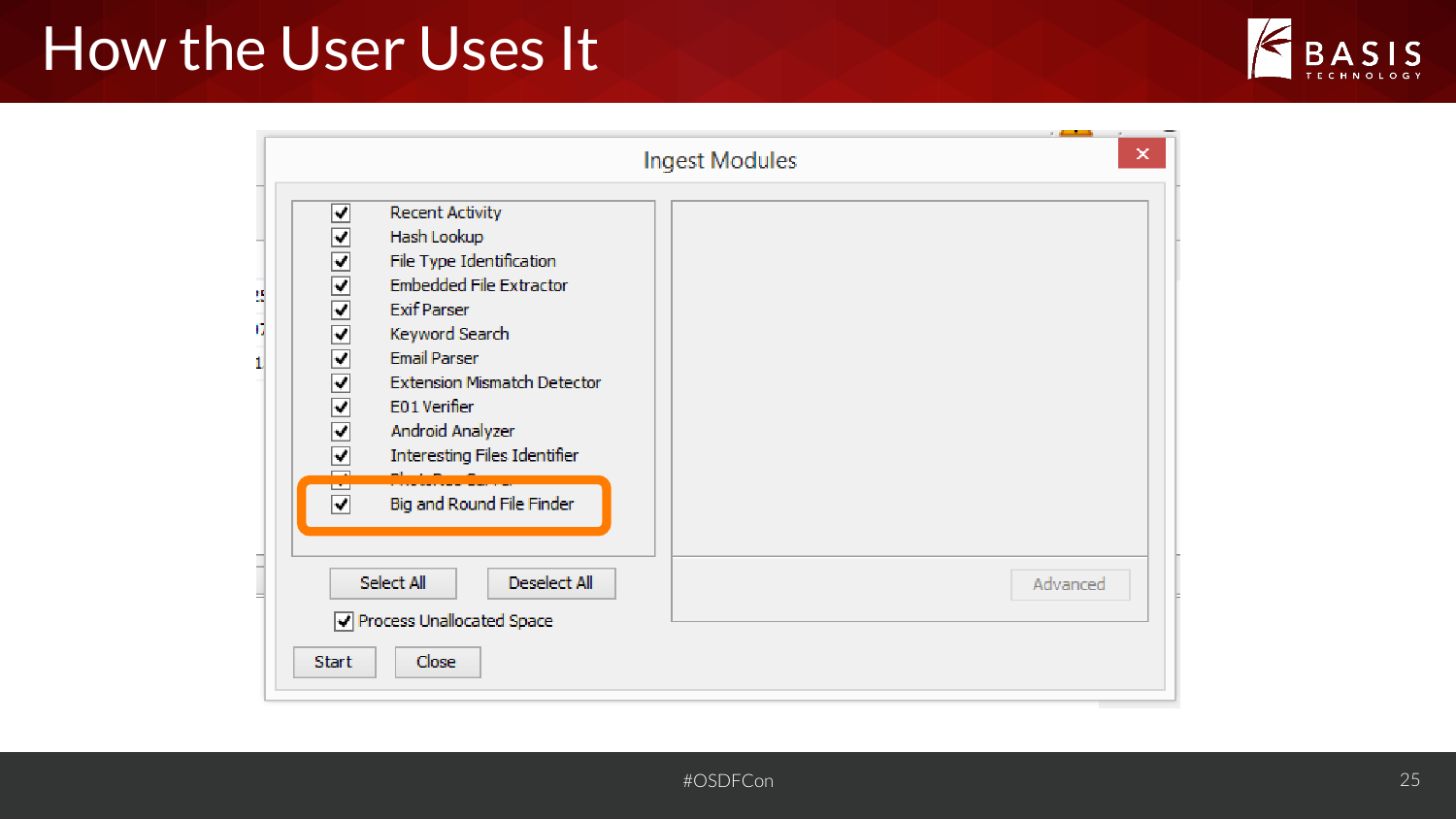### How the User Sees the Results



 $\triangle$  Size

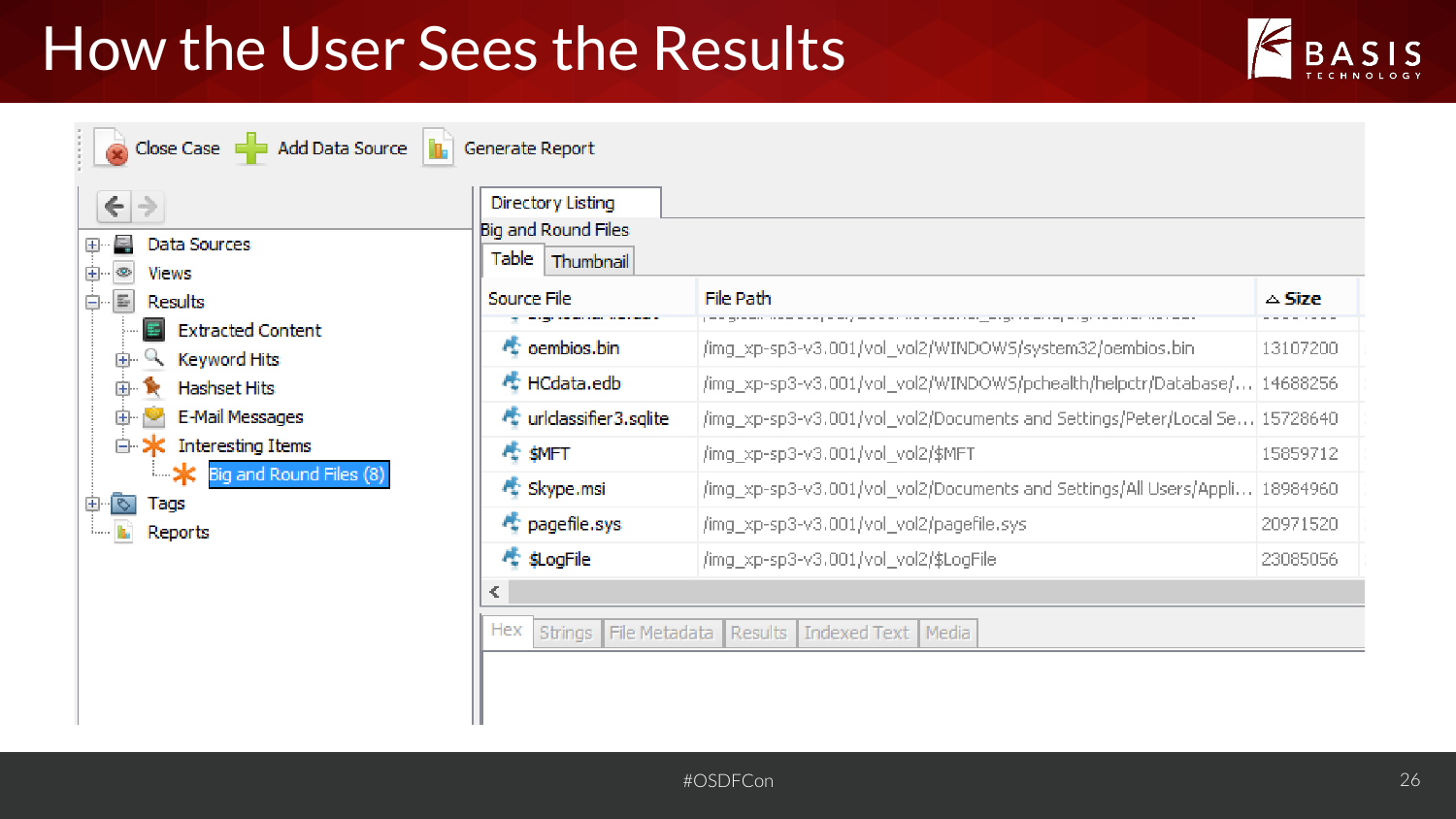## **Conclusion**



- It's easy to get started with writing Python modules for Autopsy.
- Autopsy does all of the infrastructure work for you.